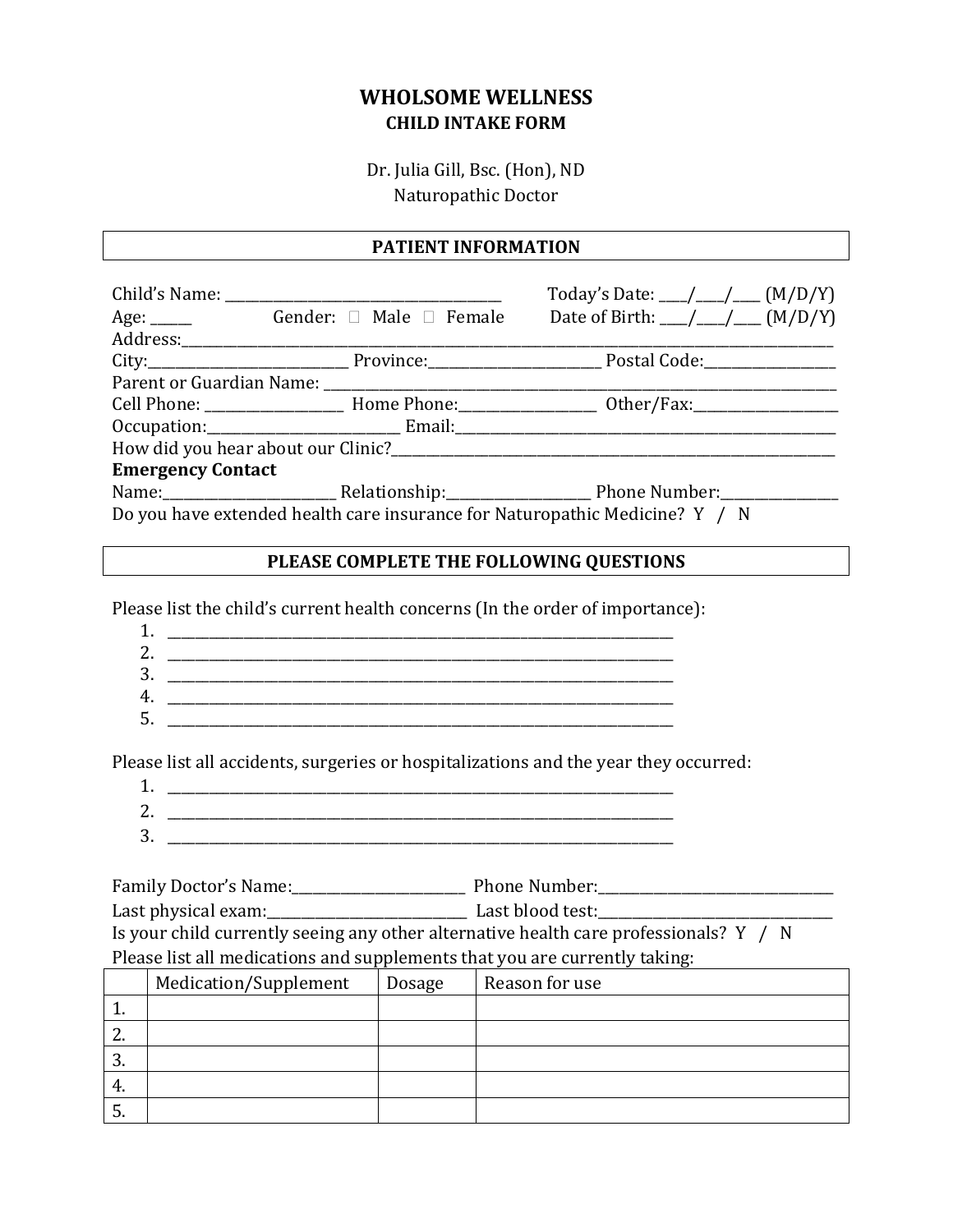Please list all allergies: \_\_\_\_\_\_\_\_\_\_\_\_\_\_\_\_\_\_\_\_\_\_\_\_\_\_\_\_\_\_\_\_\_\_\_\_\_\_\_\_\_\_\_\_\_\_\_\_\_\_\_\_\_\_\_\_\_\_\_\_\_\_\_\_\_\_\_\_\_\_\_\_\_\_\_\_\_\_

 $\overline{c}$ childhood isla

Has there been an event or sickness that your child has never fully recovered from? Please indicate:

\_\_\_\_\_\_\_\_\_\_\_\_\_\_\_\_\_\_\_\_\_\_\_\_\_\_\_\_\_\_\_\_\_\_\_\_\_\_\_\_\_\_\_\_\_\_\_\_\_\_\_\_\_\_\_\_\_\_\_\_\_\_\_\_\_\_\_\_\_\_\_\_\_\_\_\_\_\_\_\_\_\_\_\_\_\_\_\_\_\_\_\_\_\_\_\_\_\_\_\_\_\_\_\_\_

Please indicate what **immunizations** your child has had:

| $\Box$ DPT (diphtheria, pertussis,    | $\Box$ Haemophilus influenza B | $\Box$ Hepatitis A   |
|---------------------------------------|--------------------------------|----------------------|
| tetanus)                              |                                |                      |
| $\Box$ MMR (measles, mumps, rubella)  | $\Box$ Flu Vaccine             | $\Box$ Hepatitis B   |
| $\Box$ Smallpox                       | $\Box$ Polio                   | □ Other: Please list |
| Other:                                |                                |                      |
| Please describe any adverse reaction: |                                |                      |

How many times has your child been treated with antibiotics? \_\_\_\_\_\_\_\_\_\_\_\_\_\_\_\_\_\_\_\_\_\_\_\_\_\_

## **SYMPTOM CHECKLIST**

Please take a moment to circle the following symptoms and childhood illnesses which your child may have experienced either in the past or presently.

| Unilahood illnesses       |                        |                            |
|---------------------------|------------------------|----------------------------|
| <b>Acute Epiglottitis</b> | Measles                | Rubella (German            |
| Allergies                 | Mononucleosis          | Measles)                   |
| Anemia                    | <b>Mumps</b>           | <b>Scarlet Fever</b>       |
| Asthma                    | Pneumonia              | <b>Sinusitis</b>           |
| Chicken Pox               | <b>Recurrent Ear</b>   | Tonsillitis                |
| Fevers                    | Infections             | <b>Whooping Cough</b>      |
| <b>Frequent Colds</b>     | <b>Rheumatic Fever</b> | Impetigo                   |
| Other:                    |                        |                            |
|                           |                        |                            |
| <b>Symptom Checklist</b>  |                        | <b>Symptom Checklist</b>   |
| Appetite Change           | Easy Bruising          | <b>Nervousness</b>         |
| <b>Bad Breath</b>         | Eczema                 | Night Sweats               |
| <b>Burning Urination</b>  | Fatigue                | Sore Throat                |
| Constipation              | Hair Loss              | <b>Stomach Aches</b>       |
| Cough                     | <b>Hearing Loss</b>    | <b>Urinary Frequency</b>   |
| Cries Easily              | Indigestion            | <b>Visual Disturbances</b> |
| Diarrhea                  | Insomnia               | <b>Vomiting Wheezing</b>   |

### **LIFESTYLE PATTERNS**

| Does your child sleep well?      | Y N |             |
|----------------------------------|-----|-------------|
| Does your child go to daycare? Y |     | $\mathbf N$ |

Does your child wet the bed? Y N Does your child crave junk foods? Y N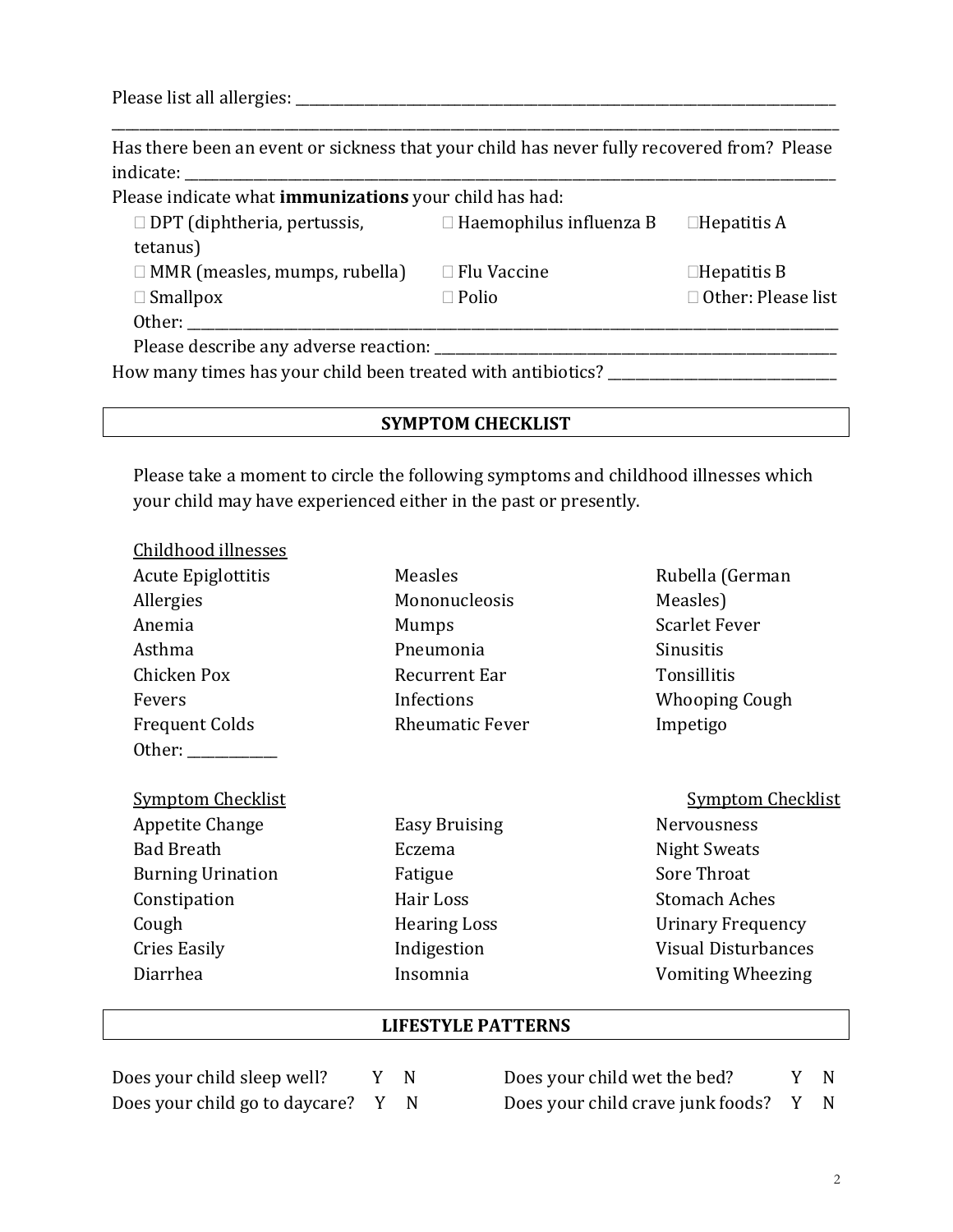### **FAMILY HISTORY**

\_\_\_\_\_\_\_\_\_\_\_\_\_\_\_\_\_\_\_\_\_\_\_\_\_\_\_\_\_\_\_\_\_\_\_\_\_\_\_\_\_\_\_\_\_\_\_\_\_\_\_\_\_\_\_\_\_\_\_\_\_\_\_\_\_\_\_\_\_\_\_\_\_\_\_\_\_\_\_\_\_\_\_\_\_\_\_\_\_\_\_\_\_\_\_\_\_\_\_\_\_\_ \_\_\_\_\_\_\_\_\_\_\_\_\_\_\_\_\_\_\_\_\_\_\_\_\_\_\_\_\_\_\_\_\_\_\_\_\_\_\_\_\_\_\_\_\_\_\_\_\_\_\_\_\_\_\_\_\_\_\_\_\_\_\_\_\_\_\_\_\_\_\_\_\_\_\_\_\_\_\_\_\_\_\_\_\_\_\_\_\_\_\_\_\_\_\_\_\_\_\_\_\_\_ \_\_\_\_\_\_\_\_\_\_\_\_\_\_\_\_\_\_\_\_\_\_\_\_\_\_\_\_\_\_\_\_\_\_\_\_\_\_\_\_\_\_\_\_\_\_\_\_\_\_\_\_\_\_\_\_\_\_\_\_\_\_\_\_\_\_\_\_\_\_\_\_\_\_\_\_\_\_\_\_\_\_\_\_\_\_\_\_\_\_\_\_\_\_\_\_\_\_\_\_\_\_

Please indicate all family members who have any major health conditions:

**TYPICAL DIET**

| Any dietary restrictions (religious, vegetarian, etc)? _________________________ |
|----------------------------------------------------------------------------------|

#### **HEALTH HISTORY FROM BIRTH**

| Birth mother's illnesses during pregnancy (circle all that applies):        |                             |                             |  |  |
|-----------------------------------------------------------------------------|-----------------------------|-----------------------------|--|--|
| Anemia                                                                      | <b>Gestational Diabetes</b> | Trauma                      |  |  |
| Bleeding                                                                    | Hypertension                | Other:                      |  |  |
| <b>Excessive Vomiting</b>                                                   | Pre-eclampsia               |                             |  |  |
| Substances used during pregnancy by birth mother (circle all that applies): |                             |                             |  |  |
| Alcohol                                                                     | Medications                 | Other:                      |  |  |
| Caffeine                                                                    | Tobacco                     |                             |  |  |
| Complications after delivery (circle all that applies):                     |                             |                             |  |  |
| <b>Birth Defects</b>                                                        | Fever                       | <b>Respiratory Distress</b> |  |  |
| Bleeding                                                                    | Jaundice                    | Seizures                    |  |  |
| Colic                                                                       | Rash                        | Other:                      |  |  |
| Breast Fed: Y N                                                             | $How long: ________$        |                             |  |  |
| Bottle Fed: Y N                                                             |                             |                             |  |  |
| Introduction of Solid Foods: When?                                          |                             |                             |  |  |

# *Thank you for taking the time to complete this form!*